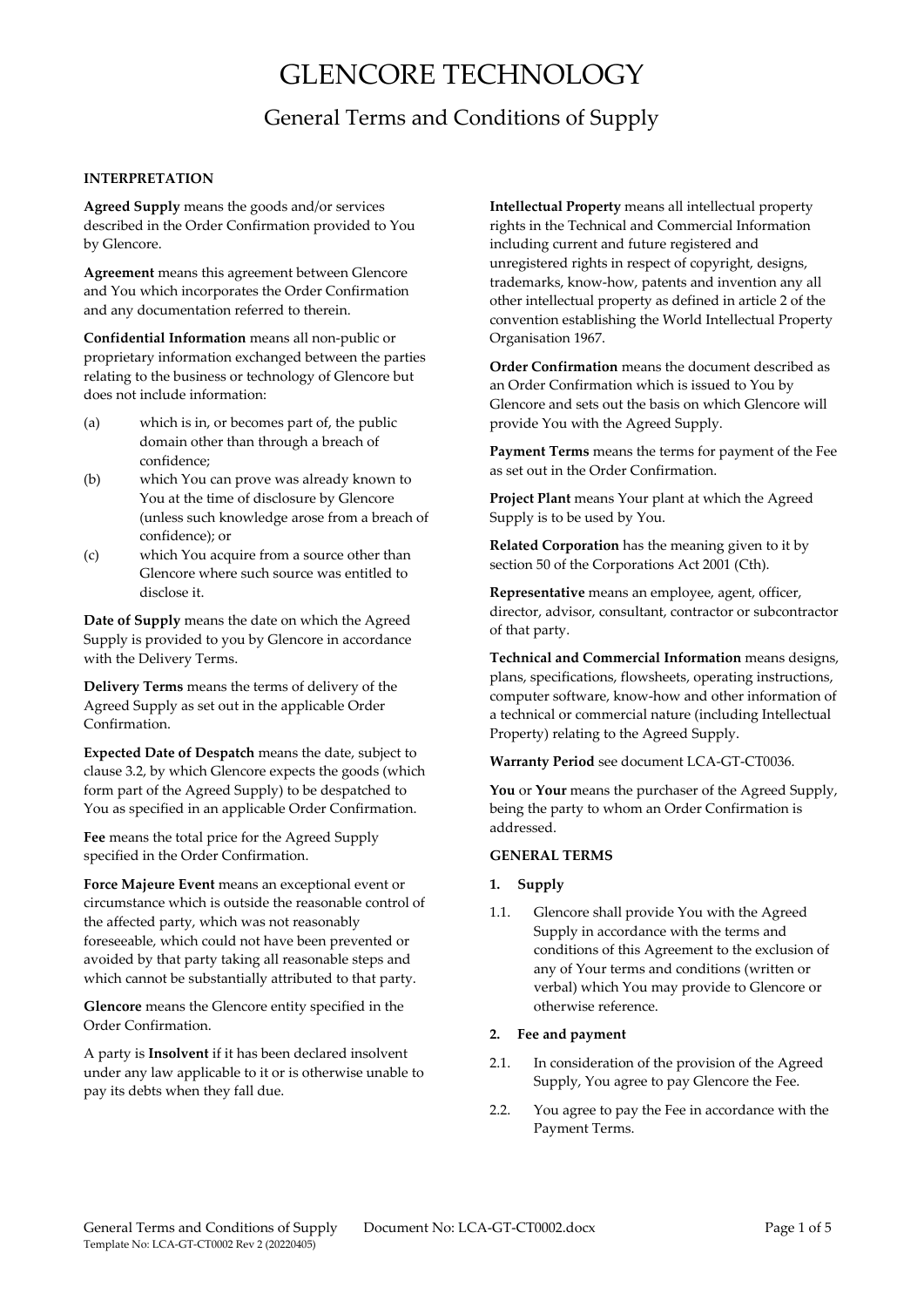- 2.3. The Fee is net (i.e. exclusive) of all taxes and charges payable, and any amount required to be withheld, by You under any relevant law in force which remain Your responsibility.
- 2.4. The Fee is also net of any goods and services tax or similar charge. If such charge is payable on the Fee by Glencore, You must also pay to Glencore an amount equivalent to that charge within 28 days of Glencore providing You with a correct tax invoice (or similar documentation) for the relevant supply.

#### **3. Delivery**

- 3.1. Glencore shall use its best reasonable endeavours to despatch the Agreed Supply by the Expected Date of Despatch.
- 3.2. If Glencore becomes aware of anything which will probably prevent it from despatching the Agreed Supply to You by the Expected Date of Despatch, Glencore shall notify You in writing, stating a new Expected Date of Despatch.

#### **4. Variation**

- 4.1. Glencore will make reasonable efforts to comply with any request from You for variation of the Agreed Supply.
- 4.2. Glencore may reject such request or accept it subject to a corresponding change in the Fee or Expected Date of Despatch.

# **5. Risk and title**

- 5.1. Risk in any goods that are part of the Agreed Supply shall pass from Glencore to You on the Date of Supply.
- 5.2. Title in any goods that are part of the Agreed Supply shall pass from Glencore to You upon full payment of the Fee for such goods.

#### **6. Warranty**

6.1. During the Warranty Period, You may notify Glencore in writing of a defect in accordance with the terms and conditions for GT's Warranty for Spare Parts outlined in document: LCA‐GT‐ CT0036, available at https://www.glencoretechnology.com/en/contact‐ us/Documents/LCA‐GT‐CT0036.pdf which is

incorporated into this Agreement

## **7. Technical and Commercial Information**

- 7.1. No title, right or interest in the Technical and Commercial Information (including the Intellectual Property) shall pass to You under this Agreement.
- 7.2. You shall ensure that all documents, drawings and other materials issued in connection with the Agreed Supply, and which contain any part of Glencore's Technical and Commercial Information, are marked with a clear note informing the reader that the document, drawing or material contains information that is proprietary to Glencore.

# **8. Confidential Information**

- 8.1. You undertake to keep Glencore's Confidential Information secret and to preserve the confidential nature of that information.
- 8.2. You may only disclose Glencore's Confidential Information:
	- (a) to Your Representatives who require it for the purposes of this Agreement or the operation of the Project Plant;
	- (b) with the prior written consent of Glencore; or
	- (c) if You are required to do so by law or by a corporate regulator.
- 8.3. Any person receiving Confidential Information from You must be made aware of its confidential nature and the restrictions on its disclosure set out in clause 8.2.
- 8.4. You shall be liable for any loss suffered by Glencore as a result of a breach of this clause by a person or party to whom You disclosed Confidential Information pursuant to clause 8.2(a).

#### **9. Warranties**

9.1. Both parties warrant that they are validly existing under the applicable law and have the power and authority to enter into and perform their obligations under this Agreement.

#### Glencore warranties

- 9.2. Any Intellectual Property in any materials, design, documents or methods of working provided by Glencore to You under this Agreement is either licensed to or the property of Glencore.
- 9.3. Glencore has evaluated all aspects of the Agreed Supply and has the expertise and capability (including availability of resources) to provide the Agreed Supply in accordance with this Agreement.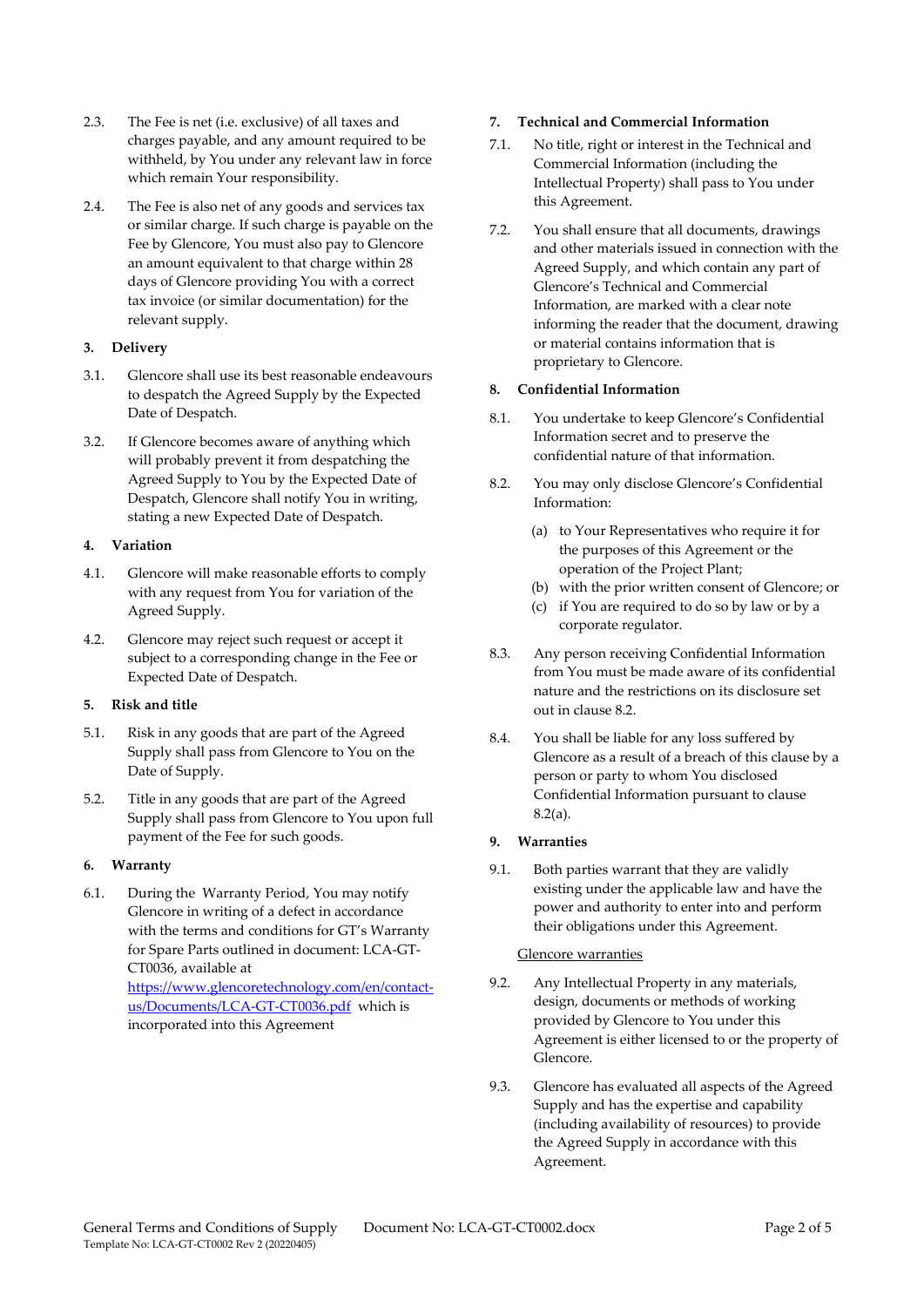- 9.4. Any goods and/or services provided as part of the Agreed Supply will be complete, will have been prepared with reasonable care and will be fit for the purposes for which they are required.
- 9.5. Unless expressly stated in this Agreement, no other performance guarantee is given or may be implied against Glencore in relation to the Agreed Supply.

#### Your warranties and acknowledgements

- 9.6. You represent and warrant that you have, before signing this Agreement, satisfied Yourself about all matters relevant to your rights and obligations under this Agreement and, if necessary, have sought legal advice.
- 9.7. You acknowledge that You have entered into this Agreement as a consequence of Your own studies and not in reliance on any representation made by Glencore or any Related Corporation, or on their behalf. You agree that you have satisfied yourself as to the technical and commercial feasibility of the use of the Agreed Supply in the Project Plant.

#### **10. Liability and indemnity**

- 10.1. You indemnify Glencore and its Related Corporations against all loss, damage and expense (including legal cost) incurred by Glencore, its Related Corporations and their Representatives in relation to:
	- (a) any death/injury to persons or loss/damage to property caused by any negligent act or omission by You or Your Representatives as a result of Your use of the Agreed Supply, the Technical and Commercial Information or the construction/operation of the Project Plant; and
	- (b) any breach of this Agreement by You.
- 10.2. The indemnities in this Agreement are continuing obligations which shall continue after this Agreement ends.
- 10.3. Any amount claimed by Glencore under this indemnity shall be reduced proportionally to the extent that any loss, damage or expense is directly caused or contributed to by the negligence of Glencore, its Related Corporations or their Representatives.
- 10.4. Glencore shall not be liable to You in respect of any consequential or indirect loss or damage (including loss of profits) arising out of any default or negligence of Glencore in connection with this Agreement.

10.5. To the extent that a liability cannot be excluded, Glencore's aggregate liability under this Agreement is limited to 10% of the Fee.

#### **11. Assignment**

- 11.1. Subject to clause 11.2, You may not assign, transfer or novate any right or obligation under this Agreement to a third party without the written consent of Glencore (not to be unreasonably withheld, provided that You indemnify Glencore against any failure by the third party to perform such obligations).
- 11.2. Either party may, with notice to the other party, assign or subcontract its rights or obligations under this Agreement to a third party if that party is a Related Corporation of the assigning party.

#### **12. Termination**

- 12.1. Either party may terminate this Agreement immediately by written notice if:
	- (a) the other party commits a material breach of an obligation under this Agreement and such breach is incapable of remedy;
	- (b) the other party commits a material breach of an obligation under this Agreement and has not taken all reasonable steps to rectify that breach within the reasonable time period specified by the non-defaulting party in a notice of breach (such period to be not less than seven (7) days);
	- (c) the other party is declared Insolvent; or
	- (d) it is expressly entitled to do so under a clause of this Agreement.
- 12.2. Upon termination, You shall:
	- (a) pay to Glencore all amounts payable under this Agreement as at the date of termination; and
	- (b) promptly return to Glencore all copies of material which contain Technical and Commercial Information or certify to Glencore that such material has been destroyed.
- 12.3. Termination shall not relieve the parties of any obligation arising under this Agreement prior to the date of termination and shall not relieve You of the confidentiality obligations referred to in this Agreement.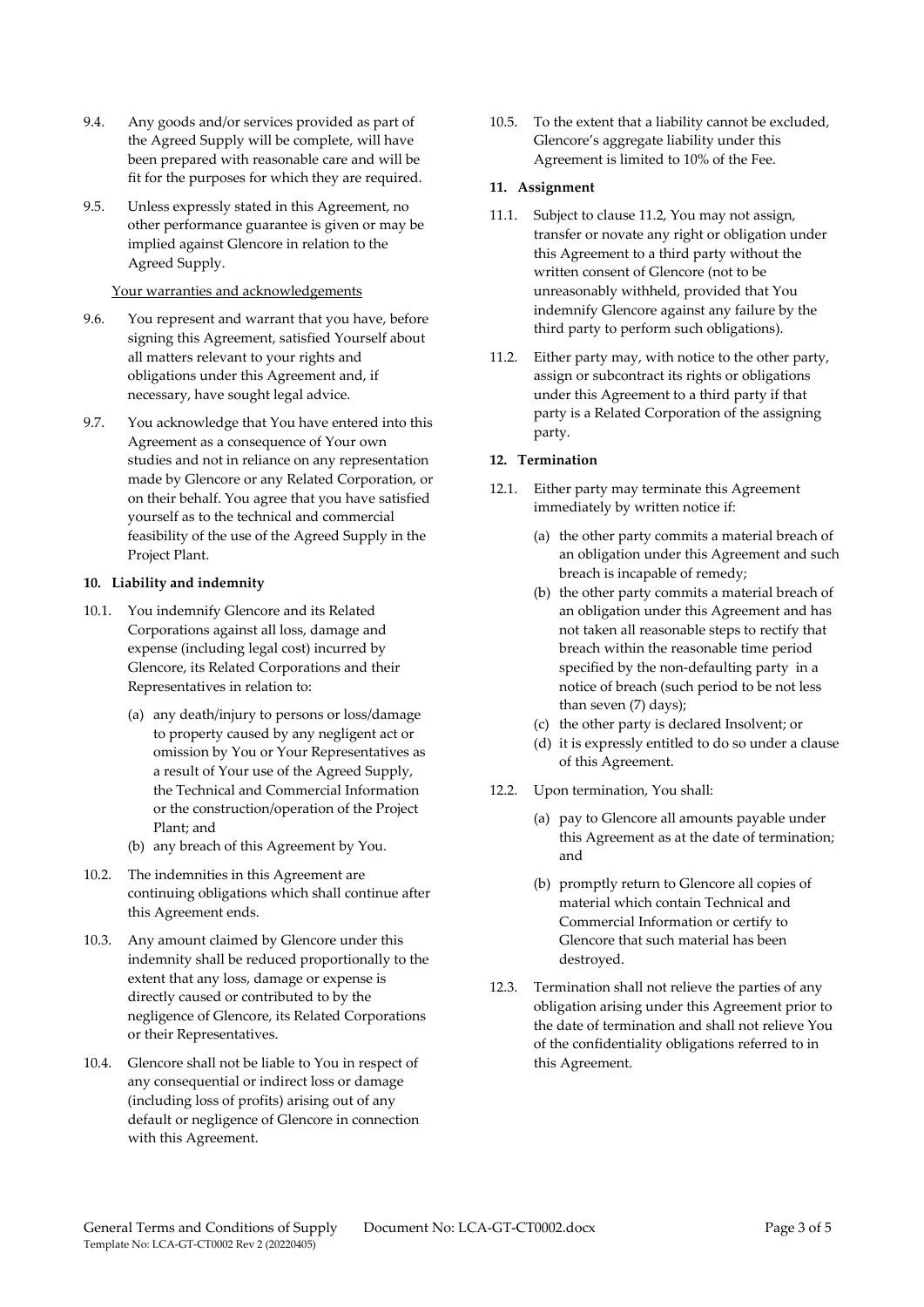### **13. Force Majeure**

- 13.1. Despite any other provision in this Agreement, no party shall be liable to the other for any delay or inability to perform an obligation under this Agreement if such delay is due to a Force Majeure Event which has been notified to the other party in writing.
- 13.2. A party affected by a Force Majeure Event must:
	- (a) take all reasonable steps to avoid or limit the effects of the Force Majeure Event on the performance of its obligations; and
	- (b) promptly recommence performing its obligations as soon as reasonably possible.
- 13.3. Either party may terminate this Agreement under clause 12.1(d) if performance is disrupted by a Force Majeure Event for a period greater than three (3) months.

#### **14. Dispute Resolution**

- 14.1. If a dispute arises in connection with this Agreement, either party may provide the other with a notice of the dispute. Within 14 days of such notice, the parties must meet to resolve the dispute or agree on a method for doing so.
- 14.2. If the dispute is not resolved within 28 days of the notice of dispute, the dispute must be referred to arbitration.
- 14.3. Arbitration shall be conducted in the city of Glencore's registered office before a single arbitrator in accordance with the UNCITRAL rules as at present in force and in English. The arbitral decision shall be final and binding.
- 14.4. Despite the existence of a dispute the parties, subject to clause 12 and 14.5 shall continue to perform their obligations under this Agreement.
- 14.5. Nothing in this clause prevents a party from seeking injunctive or urgent declaratory relief.

#### **15. Notices**

- 15.1. All communications in connection with this Agreement must be in English and addressed to the relevant party in accordance with the details set out in the Order Confirmation.
- 15.2. All communications take effect from the time of receipt. They will be deemed to be received:
	- (a) if sent by post, either three days (domestic) or seven days (international) after posting;
	- (b) if sent by fax, at the time shown in the transmission report as the time the whole fax was sent;
	- (c) if sent by email, at the time shown as the time that the email was sent.

# **16. Vessel Nomination**

- 16.1. You warrant and represent that you will not nominate any vessel in the performance of your obligations under this Agreement that is, or will become during the performance of this Agreement, in violation of US sanctions, European Union sanctions, Swiss sanctions or any other applicable sanctions (hereinafter, ʺSanctionsʺ) or which would put Glencore in breach, or under designation risk, of Sanctions.
- 16.2. Glencore will have the right to reject any nomination which (a) violates any Sanctions, (b) would or could, in Glencore's reasonable opinion, put Glencore in breach, or under designation risk, of any Sanctions, or (c) otherwise involves a vessel that is the subject of any Sanctions (including, but not limited to, vessels that are the subject of Sanctions due to ownership or country of registration, or that appear on any Sanctions list), by serving a rejection notice on the you detailing the grounds for the rejection. Service of such notice shall not constitute a breach of this Agreement and Glencore shall not be liable to you for any losses, claims, costs, expenses, damages or liabilities arising in connection with any such rejection. If Glencore rejects a nomination on these grounds it shall be entitled, at its sole discretion, to (i) require you to promptly nominate a suitable substitute vessel; or (ii) terminate this Agreement.
- 16.3. To the full extent permitted by applicable law, you shall indemnify Glencore against any and all costs, expenses, losses and liabilities it incurs as a result of you nominating a vessel in breach of this clause.

#### **17. General**

- 17.1. The governing law of this Agreement will be the law of the location of Glencore's registered office.
- 17.2. If a party does not exercise a right or remedy fully or at a given time, the party may still exercise it later.
- 17.3. This Agreement constitutes the entire agreement between the parties and supersedes all prior communications, negotiations, arrangements and agreements whether oral or written, with respect to the subject matter of this Agreement.
- 17.4. Nothing in this Agreement will be taken to constitute either party as an employee, agent, partner or joint venturer of the other. Neither party is authorised to incur any obligation on behalf of the other party.